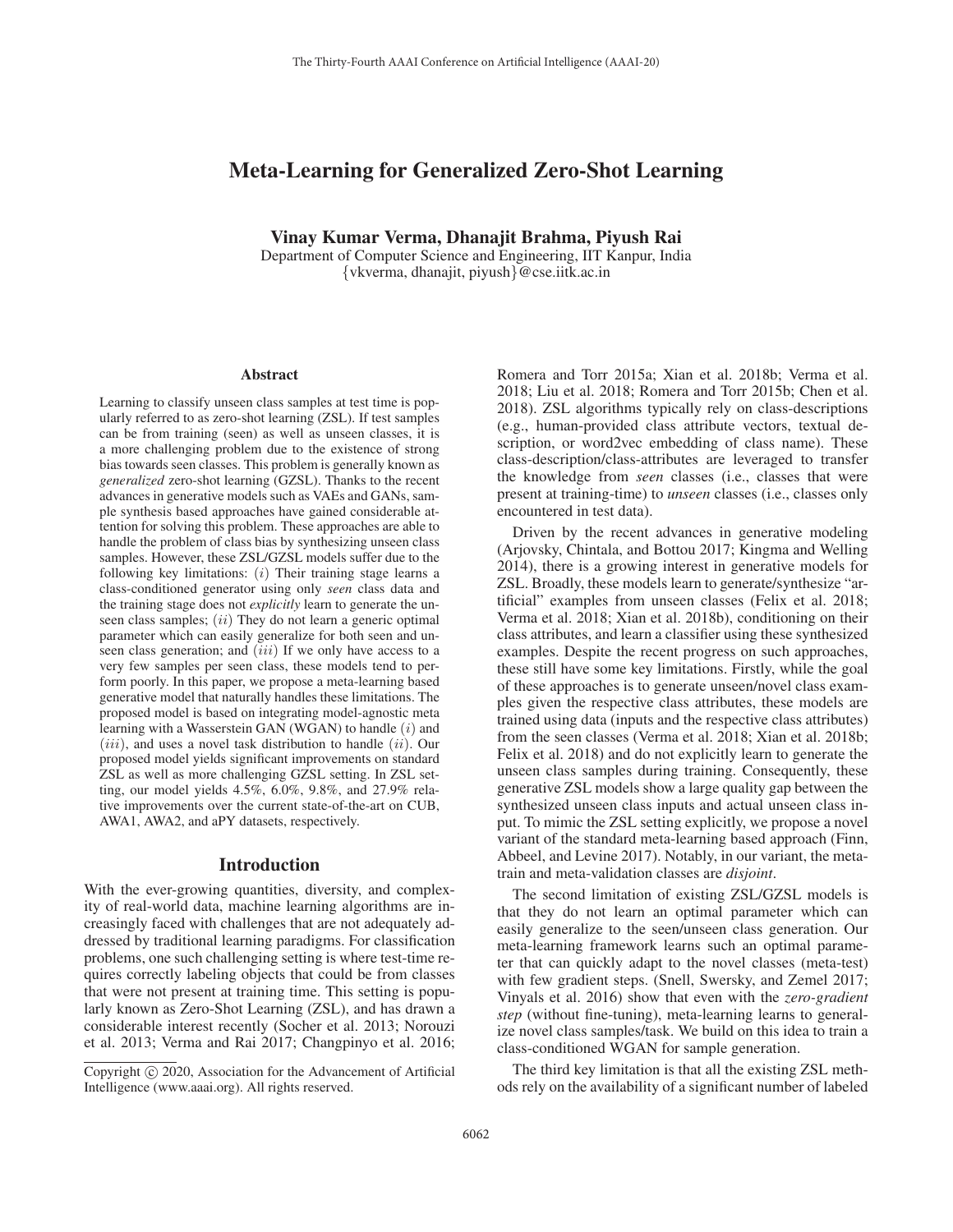samples from each of the seen classes. This itself is a severe requirement and may not be met in practice (e.g., we may only have a handful, say 5, or 10 examples from each seen class). Note that this setting is somewhat similar to few-shot learning or meta-learning (Finn, Abbeel, and Levine 2017) where the goal is to learn a classifier using very few examples per class, but all the test/unseen class are assumed to have few samples in test time. In contrast, in ZSL, we do not have any labeled training data from unseen classes. Our meta-learning based formulation is naturally suited to this setting where only a few samples per class are available.

Our approach is primarily based on learning a generative model that can synthesize inputs from any class (seen/unseen), given the respective classattributes/description. However, unlike recent works on synthesis based ZSL models (Zhu et al. 2018; Verma et al. 2018; Xian et al. 2018b; Felix et al. 2018), we endow the generator the capability to meta-learn using very few examples per seen class. To this end, we develop a meta-learning based *conditional* Wasserstein GAN (Arjovsky, Chintala, and Bottou 2017) (conditioning on the class-attributes) which has a generator and a discriminator modules augmented with a classifier. Each module is associated with a meta-learning agent, to facilitate learning with a very small number of seen class inputs. Also, the novel task distribution helps to mimic the ZSL behavior, i.e., the generative model not only learns to generate the seen class samples but the unseen class samples as well. We would also like to highlight that, although we develop this model with the focus being ZSL and generalized ZSL, our ideas can be used for the task of supervised few-shot generation (Clouâtre and Demers 2019), which is the problem of learning to generate data given very few examples to learn the data distribution. Our main contributions are summarized below:

- We develop a novel meta-learning framework for ZSL and generalized ZSL by learning to synthesize examples from unseen classes, given the respective class-attributes. Notably, our framework is based on model-agnostic metalearning (Finn, Abbeel, and Levine 2017), which enables the synthesis of high-quality examples. This helps to overcome the above mentioned second and third limitation.
- We propose a novel episodic training for the metalearning based ZSL where, in each episode, the *trainingset* and *validation-set* classes are disjoint. This helps *learning to generate the novel class examples in training itself*. This contributes in overcoming the above mentioned first limitation.

#### Notation, Preliminaries, Problem Setup

A typical ZSL setting is as follows: We have S *seen* classes with labelled training data and U *unseen* classes with no labelled data present during the training time. The test data can be either exclusively from unseen classes (standard ZSL setting), or can be from both unseen and seen classes (*generalized* ZSL setting). We further assume that we are provided *class-attribute vectors* for the seen as well as unseen classes  $\mathbf{A} = {\mathbf{a_c}}_{c=1}^{S+U}$ , where  $\mathbf{a_c} \in \mathbb{R}^d$  is the class-attribute vector of class c. These class-attribute vectors are leveraged by the ZSL algorithms to transfer the knowledge from seen to unseen classes.

Existing ZSL algorithms 1assume that we have access to a significant number of examples from each of the seen classes. This may however not be the case; in practice, we may have very few examples from each of the seen classes. We train our model in  $N$ -way  $K$ -shot setting such that it can handle the ZSL problem when only very few samples are available per seen class. We choose the model-agnostic meta learning (MAML) (Finn, Abbeel, and Levine 2017) as our meta-learner due to its generic nature; it only requires a differentiable model and can work with any loss function.

## Model-Agnostic Meta-Learning (MAML)

MAML (Finn, Abbeel, and Levine 2017) is an optimization based meta-learning framework designed for few-shot learning. The model is designed in such a way that it can quickly adapt to a new task with the help of only few training examples. MAML assumes that model  $f_\theta$  is parameterized by learnable parameters  $\theta$  and the loss function is smooth in  $\theta$ that can be used for the gradient-descent based updates.

Let  $p(\mathcal{T})$  be the distribution of tasks over the *meta-train* set. MAML defines the notion of a "task" such that a task  $\mathcal{T}_i \sim p(\mathcal{T})$  represents a set of labeled examples and MAML splits this set further into a training set  $\mathcal{T}_{tr}$  and a validation set  $\mathcal{T}_{val}$ , i.e.,  $\mathcal{T}_i = {\mathcal{T}_{tr}, \mathcal{T}_{val}}$ . The split is done such that  $\mathcal{T}_{tr}$  has very few examples per class. We follow the general notion of  $N$ -way  $K$ -shot problem (Vinyals et al. 2016), i.e.,  $\mathcal{T}_{tr}$  contains N classes with K examples from each class. The model is trained using an episodic formulation where each round samples a batch of tasks and uses gradient-descent based updates (inner loop) for the parameters  $\theta_i$  specific to each task  $\mathcal{T}_i$ . The meta-update step (outer loop) then aggregates the information from all these "local" updates to update the overall model parameters  $\theta$ , using gradient descent update.

For task  $\mathcal{T}_i$ , its local parameters  $\theta_i$  are updated by starting with the global model parameters  $\theta$ , and using a few gradient based updates computed on  $\mathcal{T}_{tr}$  from task  $\mathcal{T}_i$ . Assuming a single step of update, this can be written as:  $\theta_i' =$  $\theta - \alpha \nabla_{\theta} \mathcal{L}_{\mathcal{T}_{tr}}(f_{\theta})$ . Here,  $\alpha$  is the hyper-parameter and  $\mathcal{L}$  denotes the loss function being used. The overall global/meta objective defined over the multiple tasks sampled from task distribution  $p(\mathcal{T})$  can be defined as:

$$
\sum_{\mathcal{T}_{i} \sim p(\mathcal{T})} \mathcal{L}_{\mathcal{T}_{tr}}(f_{\theta'_{i}}) = \sum_{\mathcal{T}_{i} \sim p(\mathcal{T})} \mathcal{L}_{\mathcal{T}_{tr}}(f_{\theta - \alpha \mathcal{L}_{\mathcal{T}_{tr}}(f_{\theta})}) \qquad (1)
$$

Assuming a gradient descent based optimization of the global objective in Eq. 1, a single-step gradient descent update for the global parameter can be written as:  $\theta \leftarrow$  $\theta - \beta \nabla_{\theta} \sum_{\mathcal{T}_i \sim p(\mathcal{T})} \mathcal{L}_{\mathcal{T}_{val}}(f_{\theta'_i}).$ 

#### Zero-Shot Meta-Learning (ZSML)

The meta-learning framework can quickly adapt to a new task with the help of only a few gradient steps. The quick adaption is only possible for the model if it learns the optimal parameter  $\theta$  in the parameter space that is unbiased towards the meta-train data. The learned parameters are close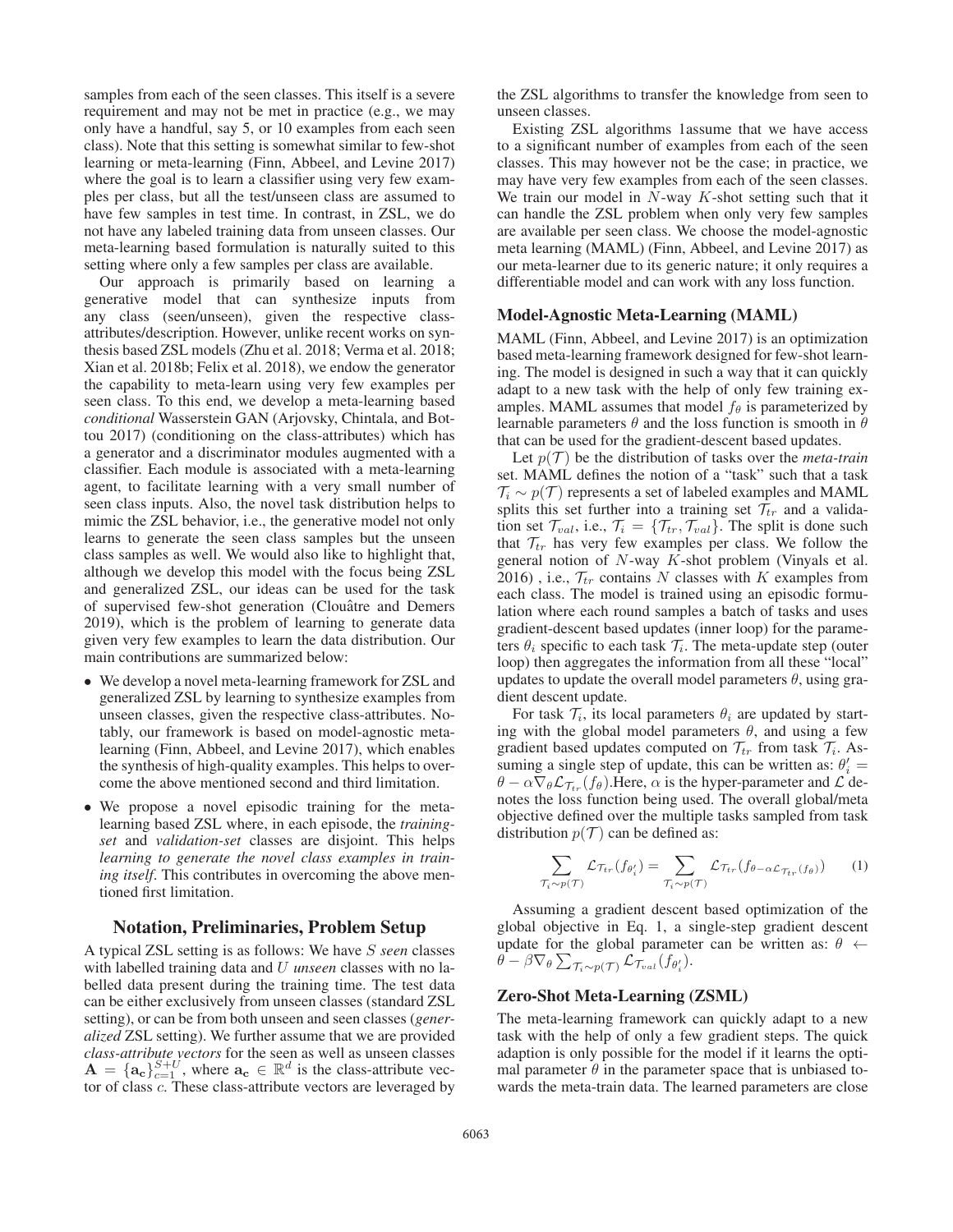

Figure 1: Left: Task episode for zero-shot meta-learning. For each task  $\mathcal{T}_i = \{\mathcal{T}_{tr}, \mathcal{T}_{val}\}\$ , *training set*  $\mathcal{T}_{tr}$  and *validation set*  $\mathcal{T}_{val}$ classes are disjoint. In the ZSL setup, we have *zero* training examples from the *meta-test* set. Right: The proposed architecture model. X: ResNet-101 feature vector.

to the optimal parameters for both meta-train and meta-test data respectively. It is already demonstrated in (Vinyals et al. 2016; Snell, Swersky, and Zemel 2017) where without finetuning (using *zero* gradient steps, i.e., not making any update) on the meta-test, the meta-learning model shows better/similar performance. Our ZSML approach is primarily motivated by high-quality generalization ability of the metalearning towards the seen/unseen class samples. We use the meta-learning framework to train a generative adversarial network conditioned on class attributes, that can generate the novel class samples. A key difference with MAML, to *mimic* the *ZSL behaviour*, is that for each task  $\mathcal{T}_i = \{\mathcal{T}_{tr}, \mathcal{T}_{val}\}\$ , the classes of  $\mathcal{T}_{tr}$  and  $\mathcal{T}_{val}$  are disjoint, whereas, in MAML, both set of classes are the same. Therefore, the training is done in such a way that  $\mathcal{T}_{tr}$  acts as *seen* classes and  $\mathcal{T}_{val}$  acts as *unseen* classes. The inner loop of the meta-learning optimizes the parameters using  $\mathcal{T}_{tr}$ , and final parameters are updated over the loss of the  $\mathcal{T}_{val}$  (containing disjoint set of classes). Therefore, the model *learns to generate the novel class during the training itself*. In the next section, we describe our complete model (shown in Figure 1 (right)).

# Meta-Learning based Adversarial Generation

The core of our ZSL model (Figure 1 right) is a generative adversarial network (Goodfellow et al. 2014), coupled with (1) an additional classifier module trained to correctly classify the examples generated by the generator module; and (2) meta-learners in each of the three modules (Generator  $(G)$ , Discriminator  $(D)$ , and Classifier  $(C)$ ). We use the Wasserstein GAN (Arjovsky, Chintala, and Bottou 2017) architecture due to its nice stability properties. We assume  $\theta_d$ ,  $\theta_q$  and  $\theta_c$  to be the parameters of the Discriminator, Generator and Classifier, respectively.

Our model follows the episode-wise training akin to MAML (however,  $\mathcal{T}_{tr}$  and  $\mathcal{T}_{val}$  classes are disjoint in our ZSL setting). There are three meta-learners in the model, one for each  $D$ ,  $G$  and  $C$ , but  $G$  and  $C$  are optimized jointly. From now on, we will denote the parameters for G and C as a joint set of parameters  $\theta_{gc} = [\theta_{g}, \theta_{c}]$ .

For each task  $\mathcal{T}_i = \{\mathcal{T}_{tr}, \mathcal{T}_{val}\}$ , sampled from the task distribution  $p(\mathcal{T})$ ,  $\mathcal{T}_{tr}$  is used by the meta-learners (in the inner loop) of D and G.  $\mathcal{T}_{val}$  is used to calculate the loss over the most recent parameters of the meta-learners. For our model, the generator network  $G : \mathbf{Z} \times \mathbf{A} \to \mathbf{X}$  takes input as, a random noise **z** ∼  $\mathcal{N}(0, I)$  (**z** ∈ **Z**), concatenated with the class-attribute vector **a<sup>c</sup>** of a class. G produces a sample  $\hat{\mathbf{x}} \in \hat{\mathbf{X}}$  that is similar to a real sample from *that* class. The discriminator network  $D : \mathbf{X} \times \mathbf{A} \to [0, 1]$  tries to distinguish such generated samples (concatenated with attributes) from the actual sample **X** (real data distribution). In addition, the goal of the classifier network  $C : \hat{X} \to Y$  is to take the generated sample  $\hat{\mathbf{x}}$  from  $G$  and classify it into the original class  $c \in \mathcal{Y}$  where  $\mathcal{Y}$  is the set of both *seen* and *unseen* classes. Presence of the classifier module C ensures that the generated sample has the same characteristics as that of samples from that class.

We now describe the objective function of our model. Let  $\mathcal{L}_{\mathcal{T}_i}^D$  denote the meta-learner objective of the discriminator D and  $\mathcal{L}_{\tau_1}^{GC}$  denote the meta-learner objective of the generator G and the classifier C, on the task  $\mathcal{T}_i$ . The meta-learner objective  $\mathcal{L}^D_{\mathcal{T}_i}$  for discriminator D can be defined as:

$$
\mathcal{L}_{\mathcal{T}_i}^D(\theta_d) = \mathbb{E}_{\mathcal{T}_i} D(\mathbf{x}, \mathbf{a_c} | \theta_d) - \mathbb{E}_{\mathbf{a_c}, \hat{\mathbf{x}} \sim P_{\theta_g}} D(\hat{\mathbf{x}}, \mathbf{a_c} | \theta_d)
$$
(2)

Here,  $a_c \in A$  is attribute vector of samples belonging to  $\mathcal{T}_i$ . The objective in Eq. 2 (to be maximized) essentially says that the discriminator should have  $D(.)$  large for real examples and small for generated examples. The meta-learner objective  $\mathcal{L}^{GC}_{\mathcal{T}_i}$  for generator G and classifier C is given as:

$$
\mathcal{L}_{\mathcal{T}_i}^{GC}(\theta_{gc}) = -\mathbb{E}_{\mathbf{a_c},\mathbf{z}\sim\mathcal{N}(0,I)}D(G(\mathbf{a_c},\mathbf{z}|\theta_g),\mathbf{a_c}|\theta_d) + C(y|\hat{\mathbf{x}},\theta_c)
$$
\n(3)

This objective (to be minimized) says that the generator's output  $G(\mathbf{a_c}, \mathbf{z}|\theta_a)$  should be such that  $D(.)$  is large, as well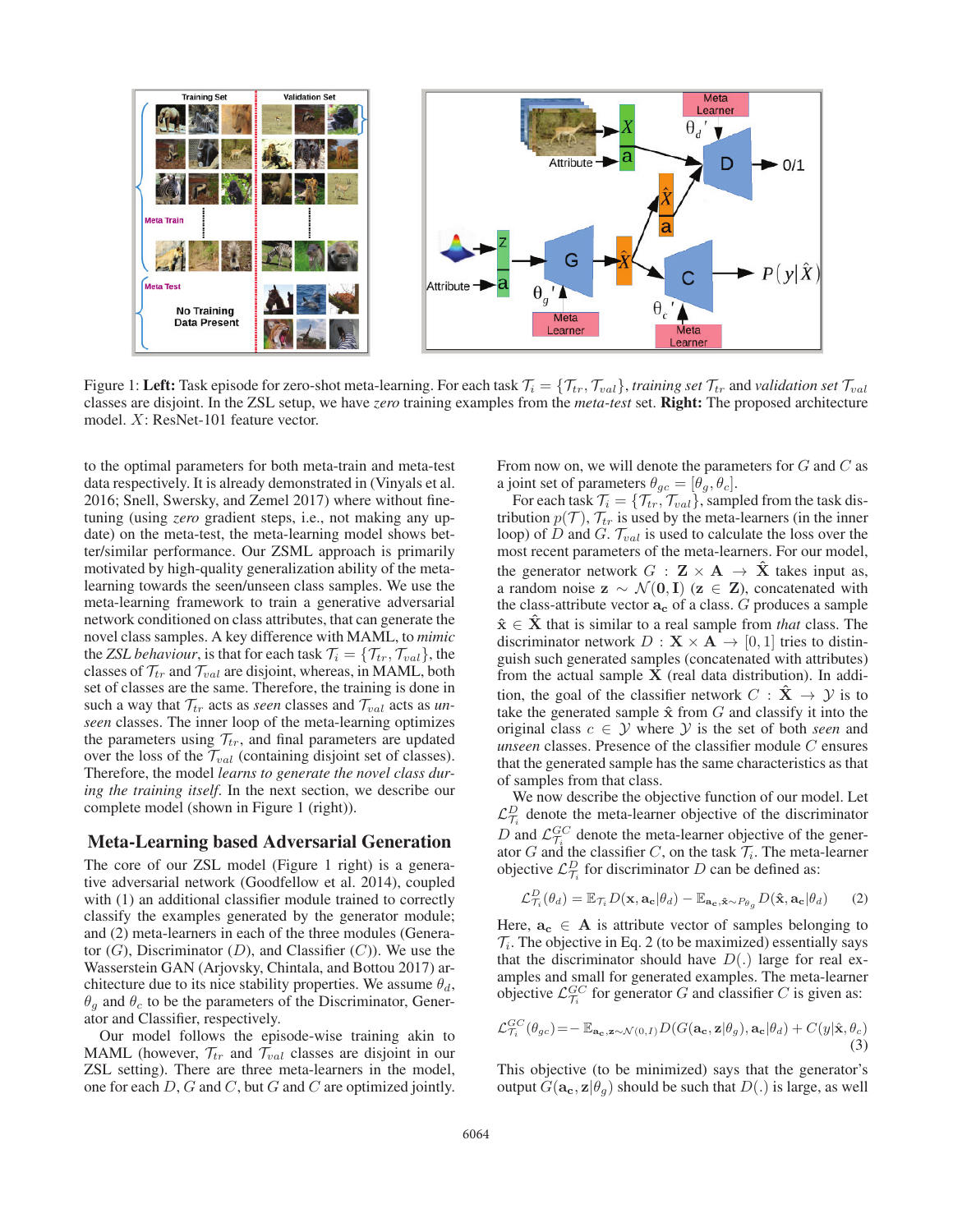as the classifier's loss C should be small (i.e., the classifier should predict the correct class for generated example **xˆ**). Having defined the individual objectives, the overall objective for the meta-learner (inner loop) update for task  $\mathcal{T}_i$ :

$$
l_{\mathcal{T}_i}^D = \max_{\theta_d} \mathcal{L}_{\mathcal{T}_i}^D(\theta_d) \quad \text{and} \quad l_{\mathcal{T}_i}^{GC} = \min_{\theta_{gc}} \mathcal{L}_{\mathcal{T}_i}^{GC}(\theta_{gc}) \tag{4}
$$

The meta-learner gradient ascent update for the discriminator over a task  $\mathcal{T}_i$  will be:

$$
\theta'_d = \theta_d + \eta_1 \nabla_{\theta_d} l_{\tau_{tr} \in \mathcal{T}_i}^D(\theta_d)
$$
\n<sup>(5)</sup>

Similarly the meta-learner gradient descent update for the generator and classifier over  $\mathcal{T}_i$  will be:

$$
\theta_{gc}' = \theta_{gc} - \eta_2 \nabla_{\theta_{gc}} l_{Trc}^{GC}(\theta_{gc})
$$
\n(6)

The model parameters are learned by optimizing Eq 2 and Eq 3 over a batch of sampled tasks from the task distribution  $p(\mathcal{T})$ . The overall meta-objective for the discriminator and generator is:

$$
\theta'_d = \theta_d + \eta_1 \nabla_{\theta_d} \sum_{\mathcal{T}_{tr} \in \mathcal{T}_i \sim p(\mathcal{T})} l_{\mathcal{T}_{tr}}^D(\theta_d) \tag{7}
$$

$$
\theta_{gc}' = \theta_{gc} - \eta_2 \nabla_{\theta_{gc}} \sum_{\mathcal{T}_{tr} \in \mathcal{T}_i \sim p(\mathcal{T})} l_{\mathcal{T}_{tr}}^{GC}(\theta_{gc}) \tag{8}
$$

Unlike to standard MAML in the inner loop (i.e. Eq:7 and 8) are optimize on the set of task instead of per task. We observe that this increase the stability of the WGAN training. Having meta-learned the discriminator parameters from the meta-training phase (performed using the seen class examples), the discriminator's objective function w.r.t. the unseen class examples in the validation meta-set is given by:

$$
\max_{\theta_d} \sum_{\tau_{val} \in \mathcal{T}_i \sim p(\mathcal{T})} l_{\tau_{val}}^p(\theta'_d)
$$
\n
$$
= \max_{\theta_d} \sum_{\tau_{val} \in \mathcal{T}_i \sim p(\mathcal{T})} l_{\tau_{val}}^p(\theta_d + \eta_1 \nabla_{\theta} l_{\tau_{tr}}^p(\theta_d))
$$
\n(9)

Therefore, the final update of the discriminator  $D$  for the batch is:

$$
\theta_d \leftarrow \theta_d + \beta_1 \nabla_{\theta_d} \sum_{\mathcal{T}_{val} \in \mathcal{T}_i \sim p(\mathcal{T})} l_{\mathcal{T}_{val}}^D(\theta'_d) \tag{10}
$$

Here,  $\beta_1$  is the learning rate for the meta-step and  $\theta'_d$  is the optimal parameter provided by the inner loop of metalearner for the discriminator. Likewise, the generator's and classifier's objective function w.r.t. the unseen class examples in  $\mathcal{T}_{val}$  is given by:

$$
\min_{\theta_{gc}} \sum_{\mathcal{T}_{val} \in \mathcal{T}_{i} \sim p(\mathcal{T})} l_{\mathcal{T}_{val}}^{GC}(\theta_{gc}') \newline \xrightarrow{Update} \theta_{gc} \leftarrow \theta_{gc} - \beta_2 \nabla_{\theta_{gc}} \sum_{\mathcal{T}_{val} \in \mathcal{T}_{i} \sim p(\mathcal{T})} l_{\mathcal{T}_{val}}^{GC}(\theta_{gc}') \n\tag{11}
$$

Eq. 11 performs the meta-optimization across the batch of task for the generator and classifier. Again, note that, each task  $\mathcal{T}_i = {\mathcal{T}_{tr}, \mathcal{T}_{val}}$  is partitioned into *training set*  $\mathcal{T}_{tr}$  and *validation set*  $\mathcal{T}_{val}$ , such that the classes are disjoint. In contrast, traditional meta-learning (Finn, Abbeel, and Levine 2017) designed for few-shot learning assumes that the set of classes in  $\mathcal{T}_{val}$  is same as the set of classes in  $\mathcal{T}_{tr}$ . This disjoint setup for  $\mathcal{T}_{tr}$  and  $\mathcal{T}_{val}$  is designed for zero-shot learning in order to mimic the problem setting which requires predicting the labels for examples from unseen classes not present at training time.

## Example Generation and Zero-Shot Classification

After training the model, we can generate the unseen class examples given the respective class-attribute vectors. The generation of the novel class examples is done as:

$$
\hat{\mathbf{x}} = G_{\theta_g}(\mathbf{z}, \mathbf{a}_c) : \quad \mathbf{a}_c \in \mathbb{R}^d, c \in \{S+1, \dots S+U\} \tag{12}
$$

Here,  $\mathbf{z} \sim \mathcal{N}(0, \mathbf{I})$  and  $\mathbf{z} \in \mathbb{R}^k$ . Once we have generated samples from the unseen classes, we can train any classifier (e.g., SVM or softmax classifier) with these samples as labeled training data. In *generalized* ZSL setting, we synthesize samples from both seen and unseen class. We use the unseen class generated samples and actual/generated examples from seen classes to train a classifier with the label space being the union of seen and unseen classes. In practice, we found that using generated samples from seen classes (as opposed to actual samples) tends to perform better in the generalized ZSL setting. A justification for this is that the generated sample quality is uniform across seen and unseen class examples.

#### Related Work

Some of the earliest works on ZSL were based on directly or indirectly mapping the inputs to the class-attributes (Lampert, Nickisch, and Harmeling 2014; Norouzi et al. 2013; Socher et al. 2013). The learned mapping is used at inference time, this mapping first projects the unseen data to class-attribute space and then uses nearest neighbour search to predict the class. In a similar vein, other approaches (Romera and Torr 2015a; Changpinyo et al. 2016) also consider the relationship between seen and unseen classes. They represent the parameters of each unseen class as a similarity weighted combination of the parameters of seen classes. All of these models require plenty of data from the seen classes, and also do not work well in GZSL setting (Xian et al. 2018a).

Another prominent approach for ZSL focuses on learning the bilinear compatibility between the visual space and the semantic space of classes. (Akata et al. 2013; Frome et al. 2013; Akata et al. 2015; Romera and Torr 2015a; Kodirov, Xiang, and Gong 2017) are based on computing a linear/bilinear compatibility function. (Zhang and Saligrama 2015) embeds the inputs based on the semantic similarity. Some of the ZSL methods assume that all the unseen class inputs are also present at the time of training without the class labels. These *transductive* methods have extra information about all the unlabelled data of the unseen class, which leads to improved predictions as compared to the inductive setting (Song et al. 2018; Xu, Hospedales, and Gong 2017). Note that the transductive assumption is not very realistic since often test data is not available at the time of training.

The generalized ZSL (GZSL) (Verma et al. 2018; Chao et al. 2016; Xian et al. 2018a; 2018b) problem is arguably a very realistic and challenging problem wherein, unlike the ZSL problem, the training (seen) and the test (unseen) classes are not disjoint. Most of the previous models that perform well on standard ZSL fail to handle the biases towards predicting seen classes. Recently, generative models (Chen et al. 2018; Xian et al. 2018b; Verma and Rai 2017; Guo et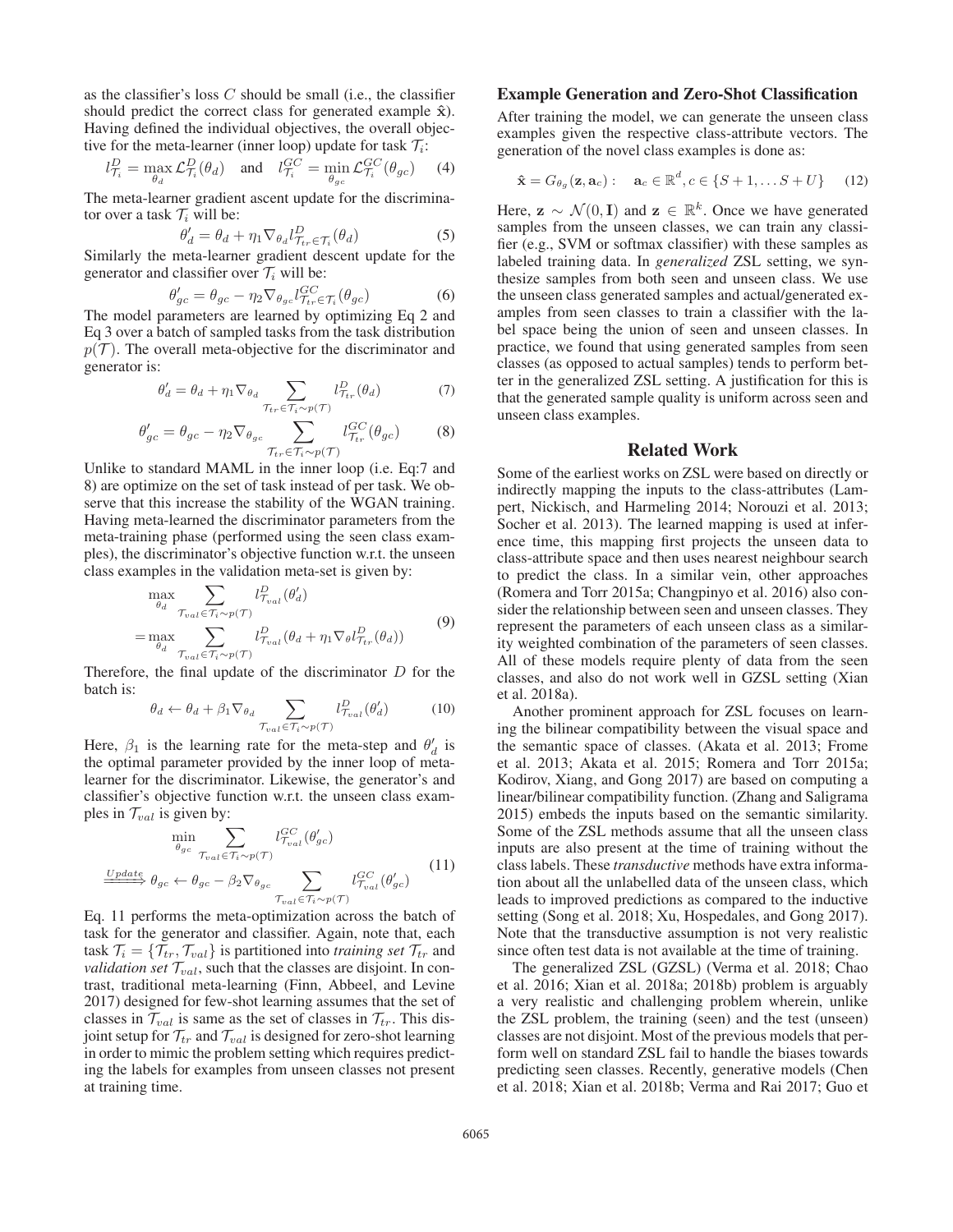| <b>Method</b>                            | <b>SUN</b>      | CUB  | AWA1 | AWA2 | a <sub>PY</sub>          |
|------------------------------------------|-----------------|------|------|------|--------------------------|
| <b>LATEM</b> (Xian et al. 2016)          | 55.3            | 49.3 | 55.1 | 55.8 | 35.2                     |
| <b>ESZSL</b> (Romera and Torr 2015a)     | 54.5            | 53.9 | 58.2 | 58.6 | 38.3                     |
| <b>SYNC</b> (Changpinyo et al. 2016)     | 56.3            | 55.6 | 54.0 | 46.6 | 23.9                     |
| <b>DEM</b> (Zhang, Xiang, and Gong 2017) | 61.9            | 51.7 | 68.4 | 67.1 | 35.0                     |
| $DCN$ (Liu et al. 2018)                  | 61.8            | 56.2 |      | 65.2 | 43.6                     |
| <b>ZSKL</b> (Zhang and Koniusz 2018)     | 61.7            | 51.7 | 70.1 | 70.5 | 45.3                     |
| <b>GFZSL</b> (Verma and Rai 2017)        | 62.6            | 49.2 | 69.4 | 67.0 | 38.4                     |
| $SP- AEN$ (Chen et al. 2018)             |                 | 55.4 |      | 58.5 | 24.1                     |
| CVAE-ZSL(Mishra et al. 2017)             | 61.7            | 52.1 | 71.4 | 65.8 |                          |
| cycle-UWGAN (Felix et al. 2018)          | 59.9            | 58.6 |      | 66.8 | -                        |
| f-CLSWGAN (Xian et al. 2018b)            | 60.8            | 57.3 |      | 68.2 | -                        |
| <b>SE-ZSL</b> (Verma et al. 2018)        | 63.4            | 59.6 | 69.5 | 69.2 | $\overline{\phantom{0}}$ |
| $VSE-S$ (Zhu et al. 2019)                | $\qquad \qquad$ | 66.7 |      | 69.1 | 50.1                     |
| $ListGAN$ (Li et al. 2019)               | 61.7            | 58.8 |      | 70.6 | 43.1                     |
| <b>ZSML</b> Softmax (Ours)               | 60.2            | 69.6 | 73.5 | 76.1 | 64.1                     |
| <b>ZSML SVM (Ours)</b>                   | 60.1            | 69.7 | 74.3 | 77.5 | 64.0                     |

Table 1: ZSL result using the per-class mean metric (Xian et al. 2018a). The non-generative models are mentioned at the top and the generative models are mentioned at the bottom. All compared methods use CNN-RNN feature for CUB dataset.

al. 2017; Wang et al. 2018) have shown promising results for both ZSL and GZSL setups. (Verma and Rai 2017) used a simple generative model based on the exponential family framework while (Guo et al. 2017) synthesized the classifier weights using class attributes. Recent generative approaches for ZSL are mostly based on VAE (Kingma and Welling 2014) and GAN (Goodfellow et al. 2014). Among these, (Verma et al. 2018; Bucher, Herbin, and Jurie 2017; Xian et al. 2019) are based on the VAE architectures while (Xian et al. 2018b; Chen et al. 2018; Li et al. 2019; Felix et al. 2018) use adversarial sample generation based on the class conditioned attribute. The recent approaches based on VAE and GAN show very competitive results. A particular advantage of the generative approaches is that, by using synthesized samples, we can convert the ZSL problem to the conventional supervised learning problem that can handle the biases towards the seen classes. The meta-learning approach are already tried for the ZSL (Hu, Xiong, and Socher 2018) to correct the learned network. To the best of our knowledge MAML (Finn, Abbeel, and Levine 2017) based approach over GAN has not been investigated yet. The metalearning based adversarial generation model shows significant performance improvement, whereas the recent generative ZSL models have saturated.

# Experiments and Results

We perform a comprehensive evaluation of our approach ZSML (Zero-Shot Meta-Learning) by applying it on both standard ZSL and generalized ZSL problems and compare it with several state-of-the-art methods. We also perform several ablation studies to demonstrate/disentangle the benefits of the various aspects of our proposed approach. We evaluate our approach on the following benchmark ZSL datasets: SUN (Xiao et al. 2010) and CUB (Welinder et al. 2010) which are fine-grained and considered very challenging; AWA1 (Lampert, Nickisch, and Harmeling 2009) and AWA2 (Xian et al. 2018a); aPY (Farhadi et al. 2009) with diverse classes that makes this dataset very challenging. For CUB dataset, we use CNN-RNN textual features (Reed et

al. 2016) as class attributes, similar to the approaches mentioned in Table 1 and 2. Due to the lack of space, the complete *Algorithm* and details about the datasets are provided in the *Supplementary Material*. The generator and discriminator are 2-hidden layer networks with hidden layer size 2048 and 512, respectively.

### Zero-Shot Learning

For the ZSL setting, we first train our model on seen class examples  $\mathcal{D}^{S}$  and then synthesize samples from the unseen classes. These synthesized samples are further used to train either a multi-class linear SVM or a softmax classifier. The trained model over the synthesized examples is used to predict the classes for the test examples  $\mathcal{D}^{U}$ . We report results with both softmax classifier and linear SVM but we can, in principle, use any supervised classifier to train the model once we have generated the data. The average per-class accuracy is used as the standard evaluation metric (Xian et al. 2018a), shown in Table 1, as it overcomes the biases towards some particular class that has more data. In the ZSL setting, our model yields 4.5%, 6.0%, 9.8%, and 27.9% relative improvements over the current state-of-the-art on CUB, AWA1, AWA2, and aPY datasets, respectively. While, on the SUN dataset, it is very competitive as compared to the previous state-of-the-art methods. The SUN dataset contains 717 fine-grain classes; therefore, using the GAN based generation is highly prone to mode collapse. We believe that mode collapse is the possible reason for lower performance on SUN dataset. We are using the same network architecture and hyper-parameter for all the dataset. Since SUN dataset is fairly different compare to the other datasets, we believe that better hyper-parameter tuning for SUN dataset may improve the result.

#### Generalized Zero-Shot Learning

Standard ZSL assumes that all test inputs are from the unseen classes. The more challenging *generalized* Zero-Shot Learning (GZSL) relaxes this assumption and requires performing classification where the test set can potentially con-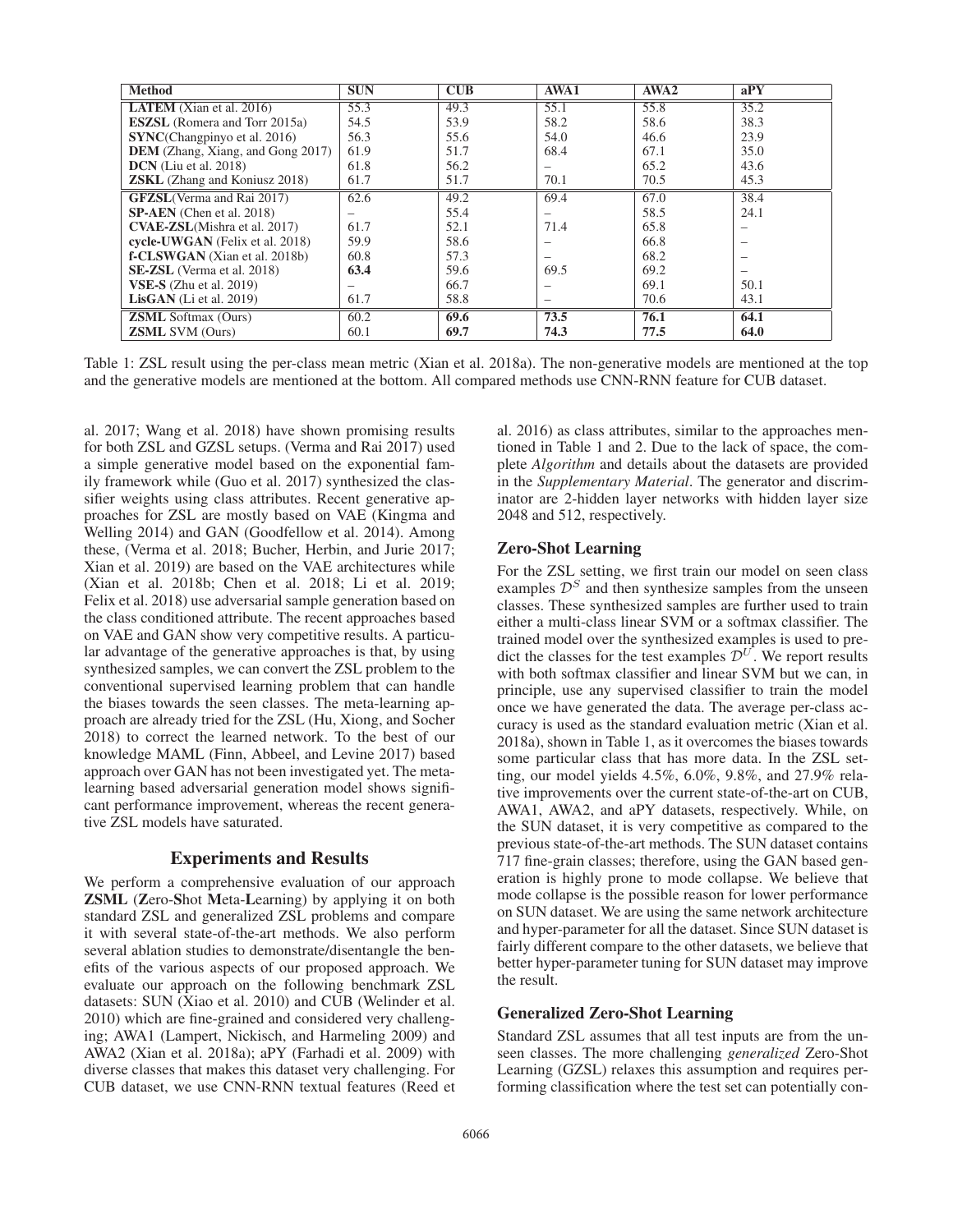| <b>Method</b>                            | <b>AWA1</b> |      | <b>CUB</b> |              |      | $a$ PY |      |      | AWA2                     |      |      |      |
|------------------------------------------|-------------|------|------------|--------------|------|--------|------|------|--------------------------|------|------|------|
|                                          | U           | S    | H          | $\mathbf{U}$ | S    | H      | U    | S    | $\overline{\mathbf{H}}$  |      | S    | H    |
| <b>ESZSL</b> (Romera and Torr 2015a)     | 6.6         | 75.6 | 12.1       | 12.6         | 63.8 | 21.0   | 2.4  | 70.1 | 4.6                      | 5.9  | 77.8 | 11.0 |
| <b>SYNC</b> (Changpinyo et al. 2016)     | 8.9         | 87.3 | 16.2       | 11.5         | 70.9 | 19.8   | 7.4  | 66.3 | 13.3                     | 10.0 | 90.5 | 18.0 |
| <b>LATEM</b> (Xian et al. $2016$ )       | 7.3         | 71.7 | 13.3       | 15.2         | 57.3 | 24.0   | 0.1  | 73.0 | 0.2                      | 11.5 | 77.3 | 20.0 |
| <b>DEVISE</b> (Frome et al. 2013)        | 13.4        | 68.7 | 22.4       | 23.8         | 53.0 | 32.8   | 4.9  | 76.9 | 9.2                      | 17.1 | 74.7 | 27.8 |
| <b>DEM</b> (Zhang, Xiang, and Gong 2017) | 32.8        | 84.7 | 47.3       | 19.6         | 57.9 | 29.2   | 11.1 | 75.1 | 19.4                     | 30.5 | 86.4 | 45.1 |
| <b>ZSKL</b> (Zhang and Koniusz 2018)     | 18.3        | 79.3 | 29.8       | 21.6         | 52.8 | 30.6   | 10.5 | 76.2 | 18.5                     | 18.9 | 82.7 | 30.8 |
| $DCN$ (Liu et al. 2018)                  |             |      | -          | 28.4         | 60.7 | 38.7   | 14.2 | 75.0 | 23.9                     | 25.5 | 84.2 | 39.1 |
| <b>f-CLSWGAN</b> (Xian et al. 2018b)     | 61.4        | 57.9 | 59.6       | 43.7         | 57.7 | 49.7   |      |      | $\overline{\phantom{m}}$ | 57.9 | 61.4 | 59.6 |
| $SP- AEN$ (Chen et al. 2018)             |             |      | -          | 34.7         | 70.6 | 46.6   | 13.7 | 63.4 | 22.6                     | 23.3 | 90.9 | 37.1 |
| cycle-UWGAN (Felix et al. 2018)          |             |      | -          | 47.9         | 59.3 | 53.0   |      |      | —                        | 59.6 | 63.4 | 59.8 |
| SE-GZSL (Verma et al. 2018)              | 56.3        | 67.8 | 61.5       | 41.5         | 53.3 | 46.7   |      |      | —                        | 58.3 | 68.1 | 62.8 |
| <b>F-VAEGAND2</b> (Xian et al. 2019)     |             |      | —          | 48.4         | 60.1 | 53.6   |      |      | $\overline{\phantom{m}}$ | 57.6 | 70.6 | 63.5 |
| VSE-S $(Zhu et al. 2019)$                |             |      | —          | 33.4         | 87.5 | 48.4   | 24.5 | 72.0 | 36.6                     | 41.6 | 91.3 | 57.2 |
| <b>ZSML</b> Softmax (Ours)               | 57.4        | 71.1 | 63.5       | 60.0         | 52.1 | 55.7   | 36.3 | 46.6 | 40.9                     | 58.9 | 74.6 | 65.8 |

Table 2: Accuracy for GZSL, on novel proposed split (PS). U and S represent top-1 accuracy on unseen and seen class with all the  $S + U$  classes. H stands for the harmonic mean. All compared methods use CNN-RNN feature for CUB dataset.

| <b>Method</b> | N  |      | AwA2 |      | $\mathbf{C} \mathbf{U} \mathbf{B}$ |      |                   |  |
|---------------|----|------|------|------|------------------------------------|------|-------------------|--|
|               |    | U    | S    | н    | U                                  | S    | н                 |  |
| cycle-UWGAN   | 5  | 40.4 | 43.3 | 41.8 | 22.6                               | 40.5 | $\overline{29.0}$ |  |
|               | 10 | 45.5 | 50.9 | 48.0 | 25.5                               | 42.1 | 32.5              |  |
| f-CLSWGAN     | 5  | 37.8 | 44.2 | 40.7 | 30.4                               | 28.5 | 29.4              |  |
|               | 10 | 40.5 | 55.9 | 46.9 | 34.7                               | 38.9 | 36.6              |  |
| SE-GZSL       | 5. | 38.2 | 44.3 | 41.0 | 29.4                               | 33.0 | 31.0              |  |
|               | 10 | 41.4 | 45.1 | 43.1 | 35.6                               | 43.5 | 39.1              |  |
| Ours (ZSML)   | 5  | 44.5 | 54.8 | 49.1 | 31.4                               | 38.1 | 34.5              |  |
|               | 10 | 44.1 | 59.5 | 50.7 | 42.3                               | 46.1 | 44.1              |  |

Table 3: GZSL results using only five and ten example per seen classes to train the model. The reported result is mean of 10 random split.

tain classes from the seen classes along with the unseen classes. We used the harmonic (HM) mean of the seen and unseen, average per class accuracy as the evaluation metric to report the results. It is found that HM (Xian et al. 2018a) is a better evaluation metric for GZSL since it overcomes the biases of predictions towards the seen class.

For GZSL task, we evaluate our model on the popular benchmark datasets CUB, aPY, AWA1 and AWA2. The results for GZSL is shown in Table 2. Our results demonstrate that ZSML achieves significant improvements in the harmonic mean. In terms of HM based accuracies, our ZSML yields 3.9%, 11.8%, 3.3% and 3.6% relative improvement over the current state-of-the-art on CUB, aPY, AWA1 and AWA2 datasets, respectively. Thus, ZSML not only works well in the standard ZSL setting but also in the GZSL setting. From Table 1 and 2, it is clear that all the models that show good results on the ZSL setup fail badly on the GZSL setup, whereas our model ZSML has consistently strong performance in both settings.

## Ablation Study

In this section, we perform various ablation studies to assess the different aspects of our ZSML model on CUB, aPY and AWA2 datasets. We find that the proposed zero-shot metalearning protocol (i.e., how we split the data from each task

into meta-train and meta-validations sets) and meta-learning based adversarial generation are the key contributors for improving the model performance. We also conduct experiments when only few examples (say 5 or 10) are available from the seen class.

Meta-learner vs Plain-learner: We found that metalearning based training is the key component to boost the model performance. Meta-learned model in the adversarial setting generates high-quality samples that are close to the real samples. In Figure 3, we are comparing the results with a recent approach (Chen et al. 2018; Felix et al. 2018; Xian et al. 2018b) that uses Improved-WGAN (Gulrajani et al. 2017) for the same problem.

To show the effectiveness of the proposed model, we are not using any advanced GAN architecture. We simply rely on the WGAN architecture. In the proposed model, the plain WGAN is associated with *meta-learning* agents. We have found that *meta-learning* framework is the key component to improve the performance. The proposed meta-learning framework improved the results in the ZSL setup, from 59.1% to 69.7% and 68.2% to 77.5% on CUB and AWA2 dataset respectively, compared to the current state-of-the-art as shown in Figure 3 (Top). Also in the same setting, our approach *without meta-learning* shows the ZSL results of 68.1% and 59.1% on AWA2 and CUB dataset respectively. Few-Shot ZSL and Few-Shot GZSL: The meta-learning



Figure 2: Our ZSL result for AWA2 and CUB datasets with the proposed zero-shot task distribution.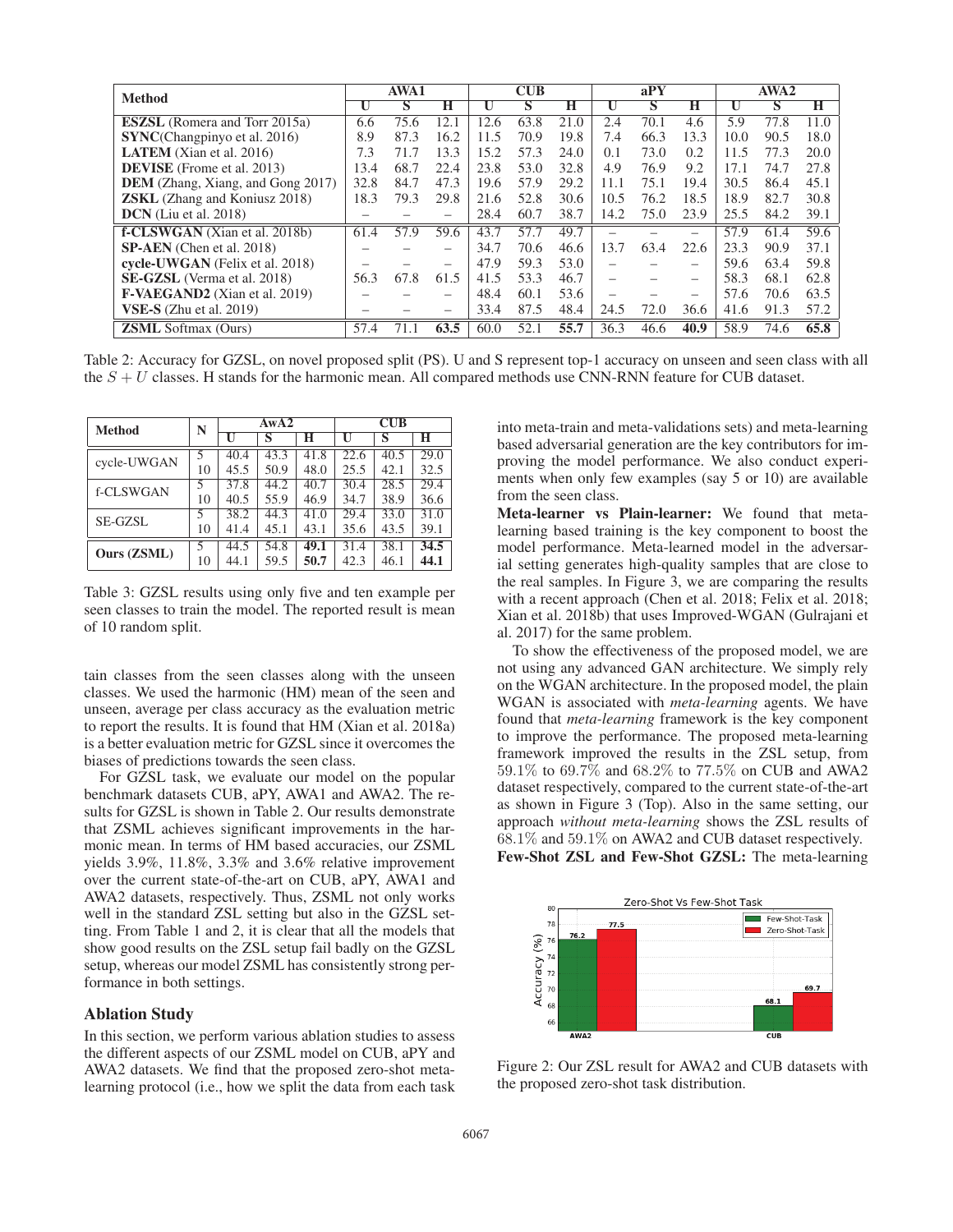

Figure 3: Top: Comparison of ZSL results on AWA2 and CUB dataset with recently proposed models based on GAN and our meta-learned GAN. Bottom: Our ZSL result using only few samples (say 5 and 10) per seen class, compared to all other methods that use all the samples.

framework is specially designed for few-shot learning. So it is natural to ask how ZSL/GZSL will perform when only few-shot are present from the seen classes. This is the *most extreme* case for any classification algorithm (i.e. only a few examples are present from the seen class and at test time we have unseen/novel data). We perform the experiment for AWA2, CUB and aPY datasets assuming that only 5 or 10 examples per seen class are available. In the 5 examples per class experiment, we create a new dataset (by sampling from the original dataset) that contains 5 examples per seen classes (i.e. for 40 unseen classes in AWA2 dataset, our new dataset contains only  $5 \times 40 = 200$  samples). The model learns to generate unseen samples when it sees only 5 examples per seen class. Once the model is trained, we perform the classification following the procedure mentioned in Subsection . We follow the same process for 10 examples per seen class. As shown in Figure 3 (Bottom), with as few as only 10 examples per-class our approach outperforms other state-of-the-art methods on CUB, aPY and AWA2 datasets in ZSL setting, also using only 5 examples per class our result are very competitive (while competitor model uses *all examples* in training). Also as shown in Table 3, in the most challenging GZSL setting, using only 5 or 10 samples our result out performs the recent approach by a significant margin.

Zero-Shot MAML Split vs Traditional MAML Split: We propose a novel task distribution for ZSML where each task  $\mathcal{T}_i$  is partitioned into two sets  $\mathcal{T}_{tr}$  and  $\mathcal{T}_{val}$  and the classes in  $\mathcal{T}_{tr}$  and  $\mathcal{T}_{val}$  are disjoint. While in the MAML setup these classes are the same. The ablation over the MAML and ZSML task distribution is shown in Figure 2. The proposed training set and validation set split (per episode) performs significantly better than traditional MAML split. Using the novel ZSML split, the ZSL results improves 1.7% and 2.4%

on the AWA2 and CUB dataset, respectively.

Which Aspects Benefit More from Meta-Adversarial Learning? In adversarial learning, the sample quality depends on how powerful the discriminator and generator are. The optimal discriminator minimizes the JS-Divergence between the generated and the original samples (Goodfellow et al. 2014). The meta-learner associated with discriminator or generator provides a powerful discriminator and generator by enhancing their learning capability. The optimal discriminator provides strong feedback to the generator and the generator continuously increases its generation capability. We observe that if we remove the meta-learner from the discriminator, we have 5.8% and 8.6% accuracy drop as compared to our model with a meta-learning component on CUB and AWA2 dataset, respectively. The significant accuracy drop occurs since the discriminator is not optimal and provides poor feedback to the generator. Similarly, if we remove the meta-learner from the generator, we again observe a significant accuracy drop (2.2% and 7.9% on CUB and AWA2 dataset, respectively). Since the generator has a reduced capability without meta-learner, even though discriminator provides strong feedback to the generator, the generator is not powerful enough to counter the discriminator. Also, if we remove the meta-learning agent from generator and discriminator, it becomes a plain adversarial network. The ablation results are shown in Figure 3.

# **Conclusion**

In this work, we identify and address three key limitations of current ZSL approaches, that limit the performance of the recent generative models for ZSL/GZSL. We observe that a meta-learning based approach can naturally overcome these limitations in a principled manner. We have proposed a novel framework for ZSL and GZSL which is based on the meta-learning framework over a conditional generative model (WGAN). We also propose a novel zero-shot task distribution for the meta-learning model to mimic the ZSL behaviour. We have conducted extensive experiments benchmark ZSL datasets. In the few-shot, as well as standard GZSL setting, the proposed model outperforms the state-ofthe-art methods by a significant margin. Our ablation study shows that the proposed meta-learning framework and zeroshot task distribution are the key components for performance improvement. Finally, although our focus here has been on ZSL and generalized ZSL, our meta-learning based adversarial generation model can be useful for the problem of distribution learning and generation tasks as well (Hewitt et al. 2018). For GZSL, we achieve the state-of-the-art results over all the standard datasets, whereas for ZSL, we surpass the state-of-art results by a significant margin on aPY, CUB, AWA1 and AWA2 datasets.

Acknowledgments: VKV acknowledges support from Visvesvaraya Ph.D. fellowship. PR acknowledges support from Visvesvaraya Young Faculty Fellowship and an award from Tower Research.

#### References

Akata, Z.; Perronnin, F.; Harchaoui, Z.; and Schmid, C. 2013. Label-embedding for attribute-based classification. In *CVPR*, 819.